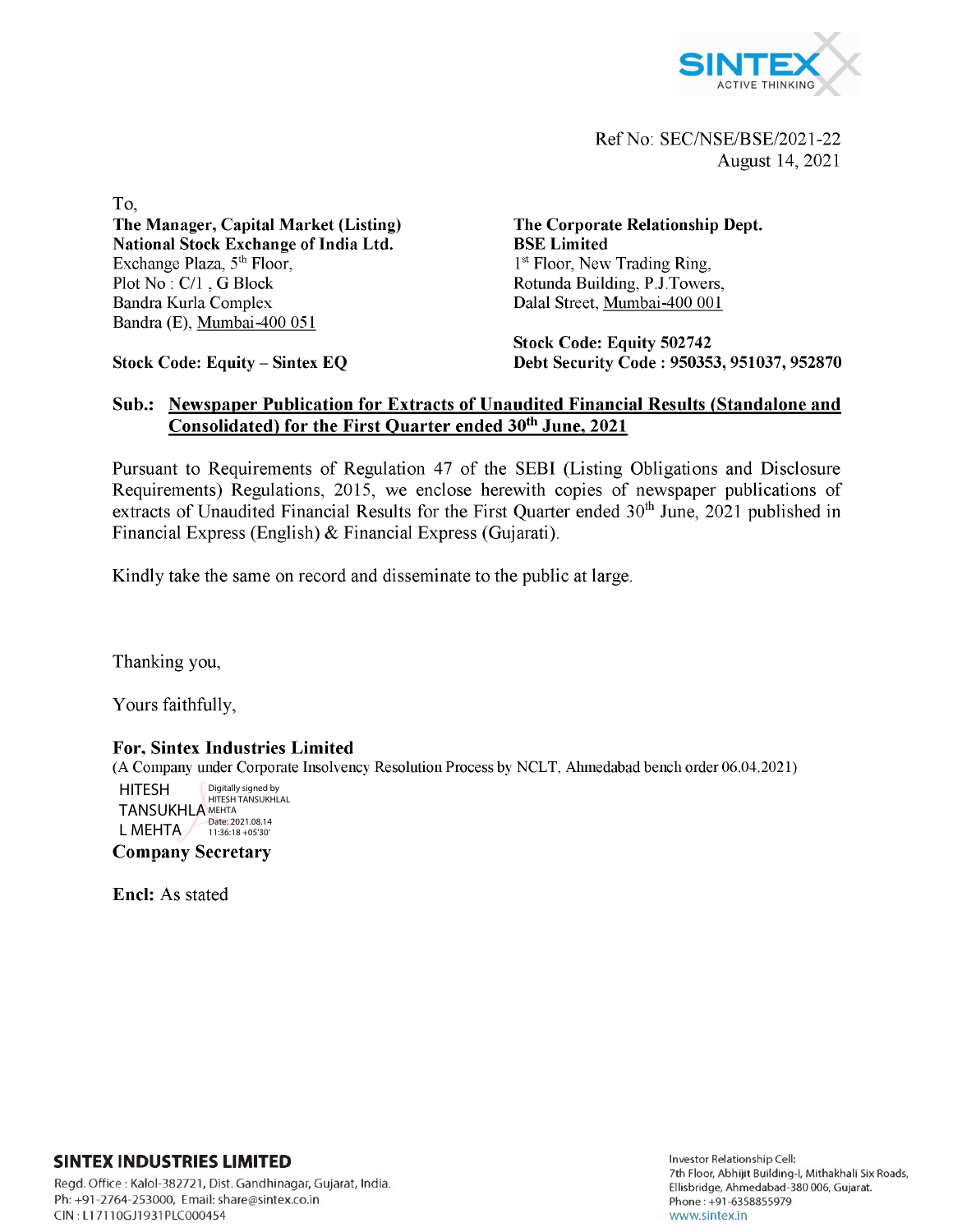| St.            |                                                                                                                                             |                                |                                              | REGD. OFFICE:- Kalol, Bujarat-382 721, . Website: www.sintex.in, Elkall: share@sintex.co.in CIN: L17110GJ1931PLC000454_Tel.No.(02764)-253000<br>(T in Crores, except per share data) |  |
|----------------|---------------------------------------------------------------------------------------------------------------------------------------------|--------------------------------|----------------------------------------------|--------------------------------------------------------------------------------------------------------------------------------------------------------------------------------------|--|
| No.            | <b>Particulars</b>                                                                                                                          | Quarter<br>ended<br>30/06/2021 | Corresponding<br>Quarter ended<br>30/06/2020 | Year<br>ended<br>31/03/2021                                                                                                                                                          |  |
|                | (A) Extract of Consolidated Financial Results                                                                                               | (Unaudited)                    | (Unaudited)                                  | (Audited)                                                                                                                                                                            |  |
| $\mathbf{1}$   | Total income from operations (Net)                                                                                                          | 487.49                         | 145.31                                       | 1,756.77                                                                                                                                                                             |  |
| $\overline{2}$ | Net Profit/Loss for the period (before Tax, Exceptional and/or Extraordinary items#)                                                        | (169.46)                       | (282.06)                                     | (879.35)                                                                                                                                                                             |  |
| 3.             | Net Profit/Loss for the period before tax (after Exceptional and/or Extreordinary Items#)                                                   | (169.46)                       | (708.70)                                     | (1,305.99)                                                                                                                                                                           |  |
| $\overline{4}$ | Net Profit/Loss for the period after lax (after Exceptional and/or Extraordinary Items#)                                                    | (169.35)                       | (708.68)                                     | (1,306,41)                                                                                                                                                                           |  |
| 5.             | Total Comprehensive Income for the period [Comprising Profit/Loss for the period<br>(after tax) and Olher Comprehensive Income (after tax)) | (169.35)                       | (708.68)                                     | (1,306,92)                                                                                                                                                                           |  |
| 6.             | <b>Equity Share Capital</b>                                                                                                                 | 59.92                          | 59.41                                        | 59.92                                                                                                                                                                                |  |
| 7.             | Reserves (excluding Revaluation Reserve) as shown in the Audited Balance Sheet                                                              |                                |                                              | 1.820.38                                                                                                                                                                             |  |
| $\theta$       | Earnings Per Share (of Re. 1/-each) 1. Basic:<br>2. Diluted:                                                                                | (2.83)<br>(2.83)               | (11.93)<br>(11.93)                           | (21.96)<br>(21.96)                                                                                                                                                                   |  |
|                | (B) Key numbers of Standalone Financial Results                                                                                             |                                |                                              |                                                                                                                                                                                      |  |
| a.             | Total income from operations (Nat)                                                                                                          | 476.72                         | 152.60                                       | 1,744.16                                                                                                                                                                             |  |
| b.             | Net Profit/(Loss) Before Tax                                                                                                                | (171.29)                       | (707.92)                                     | (1,301.97)                                                                                                                                                                           |  |
| c.             | Net Profit/(Loss) After Tax                                                                                                                 | (171.29)                       | (707.89)                                     | (1,301.82)                                                                                                                                                                           |  |

 $\label{eq:2} \mathcal{L}=\frac{1}{2}\sum_{i=1}^N\frac{1}{2\pi i}\sum_{i=1}^N\frac{1}{2\pi i}\sum_{i=1}^N\frac{1}{2\pi i}\sum_{i=1}^N\frac{1}{2\pi i}\sum_{i=1}^N\frac{1}{2\pi i}\sum_{i=1}^N\frac{1}{2\pi i}\sum_{i=1}^N\frac{1}{2\pi i}\sum_{i=1}^N\frac{1}{2\pi i}\sum_{i=1}^N\frac{1}{2\pi i}\sum_{i=1}^N\frac{1}{2\pi i}\sum_{i=1}^N\frac{1}{2\pi i}\sum_{$ 

 $\circ$ 

 $\mathcal{Q}$ 

 $\bar{\chi}$